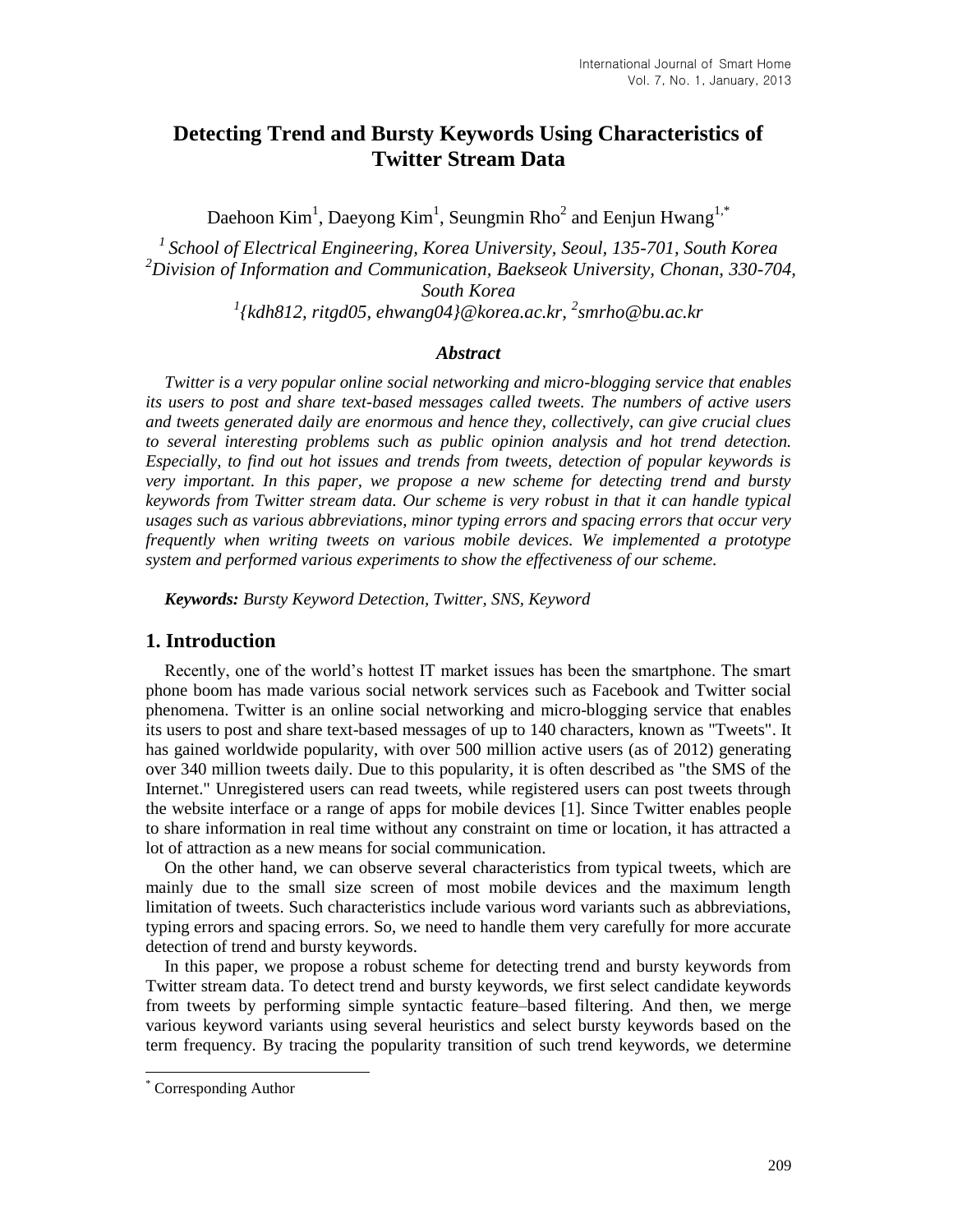bursty keywords. We implemented a prototype system and performed various experiments to show the effectiveness of the scheme. We report some of the results.

The remainder of the paper is organized as follows. In Section 2, we discuss the background of this study and related work. In Section 3, we describe our scheme for detecting keywords in detail. Section 4 presents experimental results. The conclusion is briefly discussed in Section 5.

# **2. Related Work**

Extraction of keywords from tweets is a little different from traditional keyword extraction in the information retrieval arena. This is because tweets have different characteristics compared to traditional documents. Usually, tweets are short in length, possibly a few short sentences, but the numbers of active users and tweets generated are enormous. Also, due to the inherent size limitation of tweet, acronym and other types of abbreviations are used very frequently. In addition, compared to traditional keyword mining, trend and bursty keyword detection from tweets has different characteristics. Generally, a keyword of a document represents one of possibly multiple main topics in the document. However, bursty or trend keyword detection requires popularity analysis over some time period. Thus, detecting bursty keywords requires time domain analysis. That is, to detect bursty and trend keywords, we need to solve two problems: One is to extract popular or trend keywords from tweets, and the other is to determine which trend keywords are bursty keywords by temporal transition analysis.

#### **2.1. Detecting Trend Keywords**

SNS messages can be treated as traditional text document or as a streaming data or time sequence data. Some of popular methods for treating SNS messages as traditional text are as follows. Latent Dirichlet allocation (LDA) [2], a generative probabilistic model for collections of discrete data such as text corpora, has shown a good performance in general text mining. Ramage et al. presented a scalable implementation of a partially supervised learning model that maps the content of Twitter feeds into dimensions [3]. They characterized users and tweets using this model, and presented their results on two information consumption oriented tasks.

SNS messages can be viewed as time sequence data or streaming data from the point of view of the time domain. Many studies have proposed methods for analyzing various types of SNS messages. Kumaran, *et al.*, proposed a text classification method for detecting new events [4]. They improved the detection performance by using text classification techniques and named entities in a new way. Their scheme involves the application of hierarchical and non-hierarchical document clustering algorithms that focus on the exploitation of both content and temporal information, and the use of a single pass clustering algorithm and a novel thresholding model that incorporates the properties of events as a major component. Sayyadi, *et al.*, built a network of keywords based on their co-occurrence in documents [5]. They proposed a new event detection algorithm that creates a keyword graph and uses community detection methods similar to those used for social network analysis to discover and describe events. Lastly, Google Trends [6] shows the total search-volume of certain keywords based on Google Search. This service provides daily trend keywords and specific trends based on time or location. In particular, it provides an interface for comparing some trend keywords. Still, these methods are not suitable for real-time processing and focus on providing static trend summary.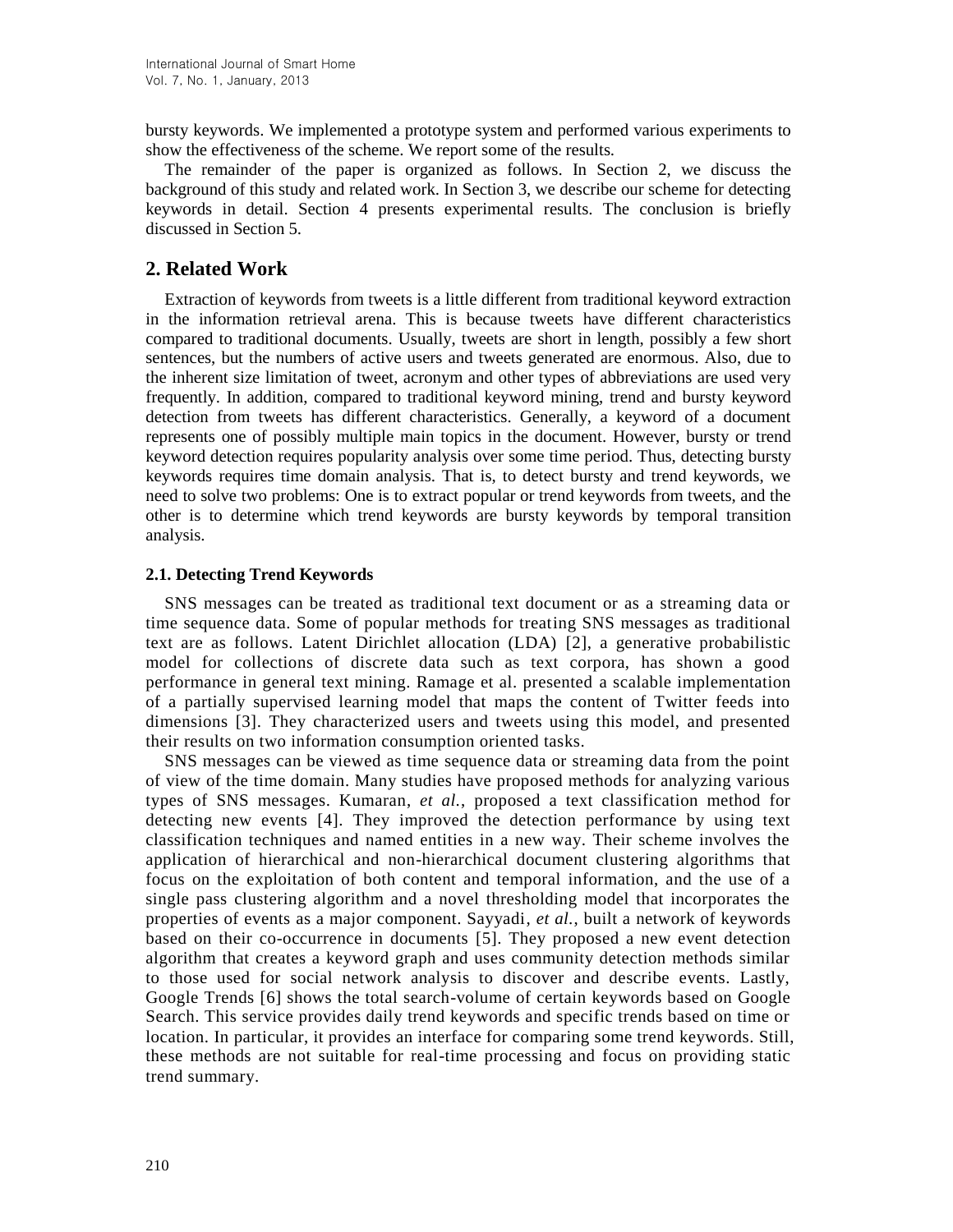#### **2.2. Detecting Bursty Keywords**

Recently, several works have been proposed for extracting trends in real time. Mathioudakis et al. proposed TwitterMonitor for the detection of trends over Twitter streams [7]. To do that, TwitterMonitor first identifies emerging topics on Twitter in real time and provides meaningful analytics for accurate description of each topic. The method discovers topic trends by detecting bursty single tags. However, it is difficult to get information about various events using only single tags. Thus, Alvanaki et al. presented the enBlogue system, an approach for automatically detecting emergent topics by detecting shifts in tag correlations as they dynamically arise [8, 9].

In addition, several works have been done to provide bursty keywords from text streams that arrive continuously over time. Fang, *et al.*, proposed a bursty keyword discovery scheme using co-occurrence and time information of words [10]. They generate pairs of co-occurring words by applying OpenNLP, and extract bursty keywords by analyzing word clusters within a specified time range. Du, *et al.*, introduced an unsupervised learning method for detecting bursty topics based on user relationship [11]. They detected topics by calculating term weights that correlate with user weight and account information and user weight using improved PageRank algorithm to model the user's life cycle. Then, they perform machine learning for them. Kleinberg proposed a text data mining method for detecting topics that suddenly rise in frequency [12]. The approach uses infinite-state automaton on modeling text stream to analogize models from queuing theory. It creates hierarchical structure of the set of bursts on overall streams. Platakis, *et al.*, introduced a method for discovering hot topics in the blogosphere [13]. They specified domain as short contents from user created blogs, and found bursty terms based on time stamp produced by blogosphere and applied a burst model algorithm. Takahashi et al. proposed a burst model for detecting bursty topics in a traditional topic model [14]. Based on the burst model that is for burst topics but not for whole topics, they applied the burst model to the topics estimated by the traditional dynamic topic model. Vakali, *et al.*, proposed a framework for detecting bursty keywords called Cloud4Trends [15]. The framework contains collection of user generated content through micro-blogging and blogging applications and trend analysis via the detection of bursty keywords on clusters divided by topics. Overall, aforementioned methods provide bursty keywords pretty well. However, they usually require significant amount of time and have difficulty in providing their temporal characteristics.

# **3. System Architecture**

Figure 1 shows overall architecture of our proposed system. The first task is to collect user tweets via the Twitter Streaming API and extract candidate keywords from them by calculating their term frequency (TF). Then, various words variants are considered to identify and merge semantically same keywords. Finally, trend keywords are determined based on their rank and bursty keywords are selected from them based on the temporal pattern of their popularity.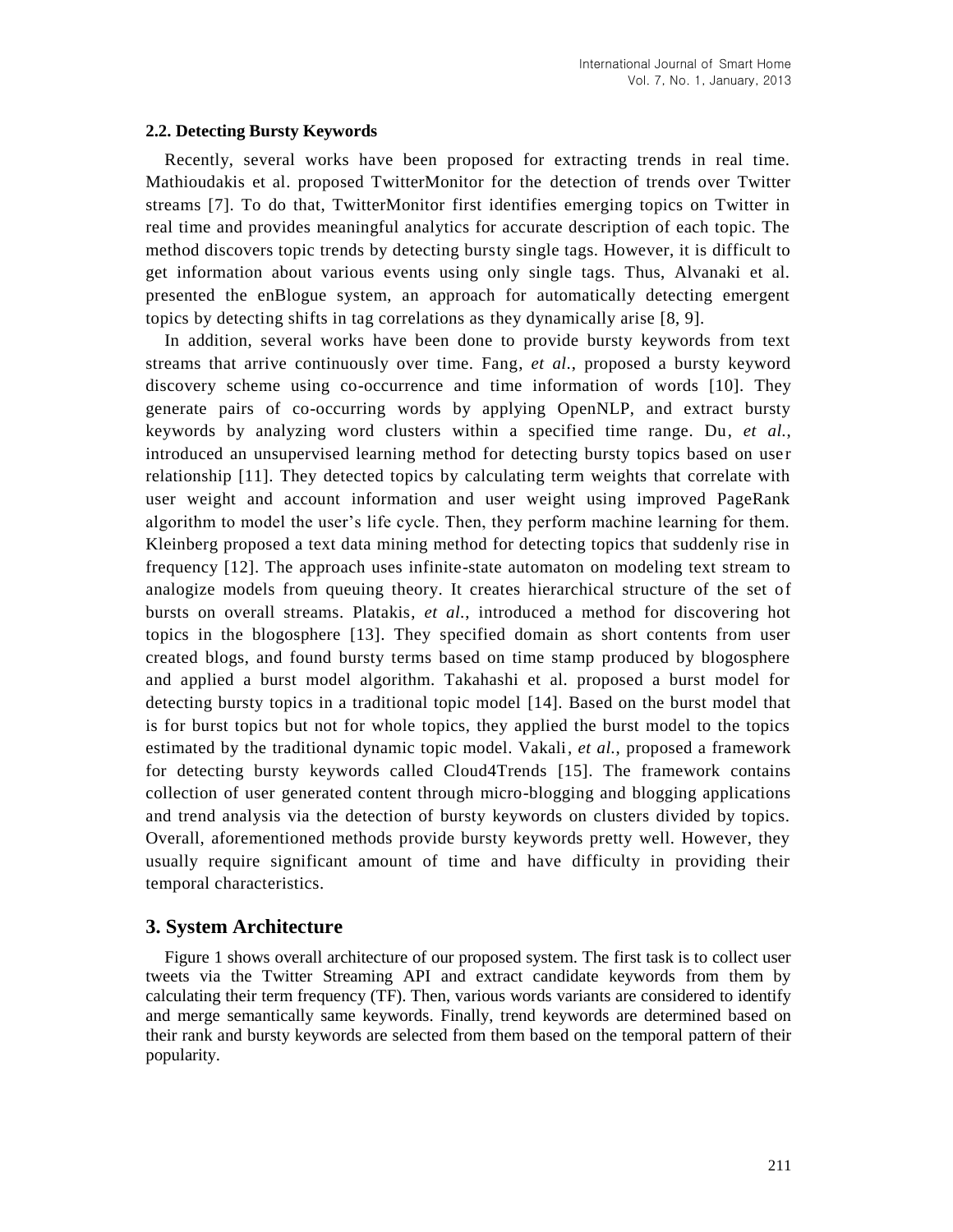

**Figure 1. Overall System Architecture**

# **3.1. Collecting Candidate Keywords**

For fast and effective keyword detection, we investigated a large number of user tweets and observed that most keywords are composed of words starting with a capital letter or enclosed by a pair of quotation marks. For instance, the tweets in Figure 2 contain several candidate keywords such as "Les Miserables," "Anne Hathaway," and "Eddie Redmayne." As a consequence, in this paper, we define a candidate keyword as a series of words starting with a capital letter or enclosed by a pair of quotation marks. In addition, we add three more special cases. The first case is when the first letter is small but the second letter is capitalized, as in "iPhone" and "jQuery."



**Figure 2. Example of Tweets**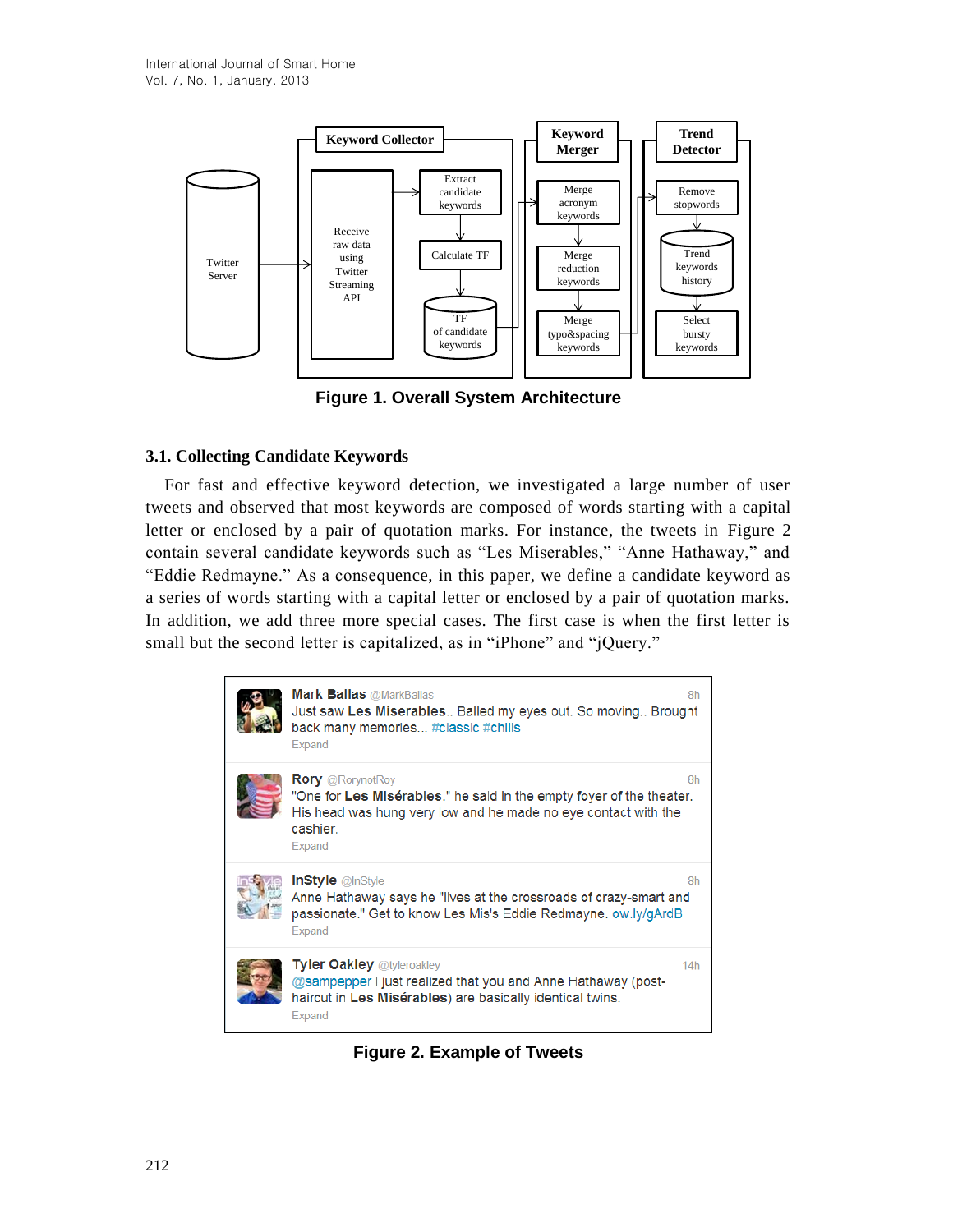The second case is when a number precedes or follows some candidate keyword, in which case we consider them as one keyword. In many cases, the number is meaningful. For example, in the tweet, "If anybody is selling iPhone 5, iPhone 4, a blackberry or an iPad in kennishead flats contact the police. Stolen from my house, please RT." "iPhone 5" and "iPhone 4" would be more meaningful as candidate keywords than "iPhone." The third case is when a word consists of a number and three and more characters following the number. For example, "49ers rookie @LaMichaelJames was forced to grow up fast during his senior year of high school. http://bit.ly/RChIHX." Here, "49ers" is a part of the NFL football team, "San Francisco 49ers." In many tweets, this type of abbreviation is frequently used instead of its full name.

At this point, we note that Twitter has a special feature called hash tag for categorization and search purposes, which we exclude as a candidate keyword because, in many cases, it does not any trend in spite of its frequent appearance in tweets. To avoid ambiguity and complexity caused by case-sensitiveness, we capitalize all the candidate keywords for further processing. Also, in this work, we perform the collection of user tweets and their analysis for candidate keywords every hour.

#### **3.2. Merging Keywords**

In this step, we merge possible variants of candidate keywords and adjust their term frequencies accordingly. The variants we consider in this paper include acronyms, typos, spacing and word expansion. When merging variants of candidate keywords, we also adjust their term frequencies accordingly. In this way, we can evaluate the term frequency of each candidate keyword more accurately. Table 1 shows the keyword variants we considered and their examples, which were observed in user tweets between 1/3/2013 and 1/6/2013. In the table, we indicate all the word variants in bold. We merge variants into their full keyword and accumulate their term frequencies onto that of the full keyword.

| Variant<br>type | <b>Full keyword</b>            | Variant                    |  |  |  |  |
|-----------------|--------------------------------|----------------------------|--|--|--|--|
|                 | <b>NEW YEARS EVE</b>           | <b>NYE</b>                 |  |  |  |  |
|                 | <b>CALL OF DUTY</b>            | <b>COD</b>                 |  |  |  |  |
| Acronym         | NEW YORK CITY                  | <b>NYC</b>                 |  |  |  |  |
|                 | <b>DESIGNATED DRUNK DRIVER</b> | <b>DDD</b>                 |  |  |  |  |
|                 | <b>CHRIS BROWN</b>             | <b>CHRIS</b>               |  |  |  |  |
| Reduction       | <b>WATERLOO ROAD</b>           | WATERLOO                   |  |  |  |  |
|                 | <b>STEVEN GERRARD</b>          | <b>GERRARD</b>             |  |  |  |  |
|                 | <b>LAS VEGAS</b>               | <b>VEGAS</b>               |  |  |  |  |
|                 | <b>HIP HOP</b>                 | <b>HIP POP</b>             |  |  |  |  |
| Typo            | <b>COLLIN KLEIN</b>            | <b>COLIN KLEIN</b>         |  |  |  |  |
|                 | <b>KSTATE</b>                  | <b>KSTATE</b>              |  |  |  |  |
| Spacing         | <b>KEVINPRINCE BOATENG</b>     | <b>KEVINPRINCE BOATENG</b> |  |  |  |  |

**Table 1. Keyword Variants**

For effective merging, we have to consider the variants mentioned above. The first variant is an acronym. Due to the size limitation of a tweet, acronyms are used quite frequently in tweets. For example, "New York City," a famous city in US, is often written as "NYC" in tweets. To handle acronyms, we first classify candidate keywords by the number of words in the keyword. For all keywords comprising at least three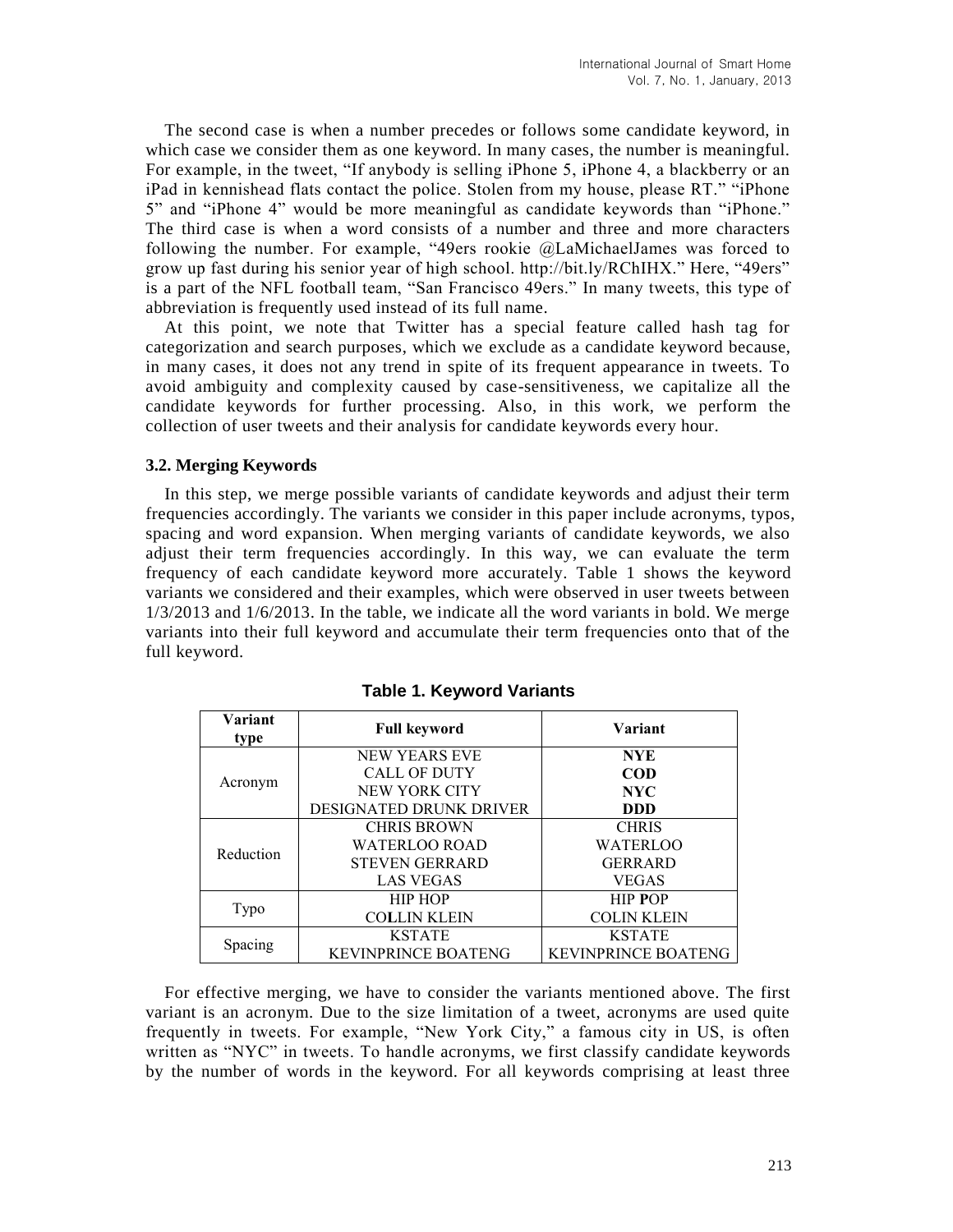words, we construct their acronym and compare them with one-word keywords. For example, for the keyword "English Premier League," we construct "EPL" as its acronym. If the acronym appears in the TF matrix, then we have to add the term frequency of the acronym onto that of "English Premier League."

The second variant type—keyword reduction—can be processed based on the number of words. A typical example is a person's name, which is composed of first name, possibly middle name, and family name. In the real world, several different formats are used for a person's name. For example, for "Steven George Gerrard," a famous singer, "Gerrard," "Steven Gerrard," *etc.*, are also used. These names can be considered to indicate the same name. Sometimes, we may have an ambiguous situation in this step. For example, "Manchester" appears in both "Manchester United" and "Manchester City." Since the two keywords are not related, it is not clear where to merge "Manchester." To eliminate this ambiguity, we assume that words of the same meaning will appear at a similar frequency and merge the keyword onto the full keyword that has a similar frequency.

The third and final variant type can be handled by considering the length and character histogram of keywords. Due to the limited input facility of mobile devices, typos and spacing errors occur very frequently in tweets. For accurate trend keyword extraction, these types of errors are resolved in the merge step. To do this, we first create a histogram for the characters in the keywords and compare them to determine typos. For example, "RHIANNA" is a common typing error for "RIHANNA." In this case, they give the same character histogram, which is  $[A:2, H:1, I:1, N:2, R:1]$ . Another example is "BIEBER" and "BLEBER" where their character histograms are [B:2, E:2, I:1, R:1] and [B:2, E:2, L:1, R:1], respectively. Spacing errors can be detected in a similar way. Keywords with a spacing error give the same character histogram but their lengths are different. For instance, "X FACTOR" and its variant with spacing error, "XFACTOR" give the same character histogram and their lengths differ by one. We calculate the differences in the number of characters and lengths of two words, and use their sum as criterion on the typo-spacing error. The reason for this is that in many cases, typo and spacing errors occur simultaneously. Extensive experiments show that threshold three for the sum gives the best F-measure value.

#### **3.3. Detecting and Selecting Keywords**

After merging keywords, we are now ready to detect a set of trend keywords which is a superset of bursty keywords. In Section 3.1, we assumed that all candidate keywords start with a capital letter. Candidate keywords were merged together according to their variant types for the correct calculation of term frequency. Bursty and trend keywords are selected from those candidate keywords. Our simple assumption eliminates many unnecessary words very quickly. Also, we used predefined 315 stopwords to remove frequently used but semantically meaningless words. Even though this number is much smaller compared traditional approach, it turns out to be enough since we consider words starting with a capital letter. After removing stopwords, remaining candidate keywords are sorted by the term frequency and their first top k keywords are selected as trend keywords. This means that these keywords are the most popular in that time period. In addition, rookie keywords that attract user attention abruptly are select as bursty keywords.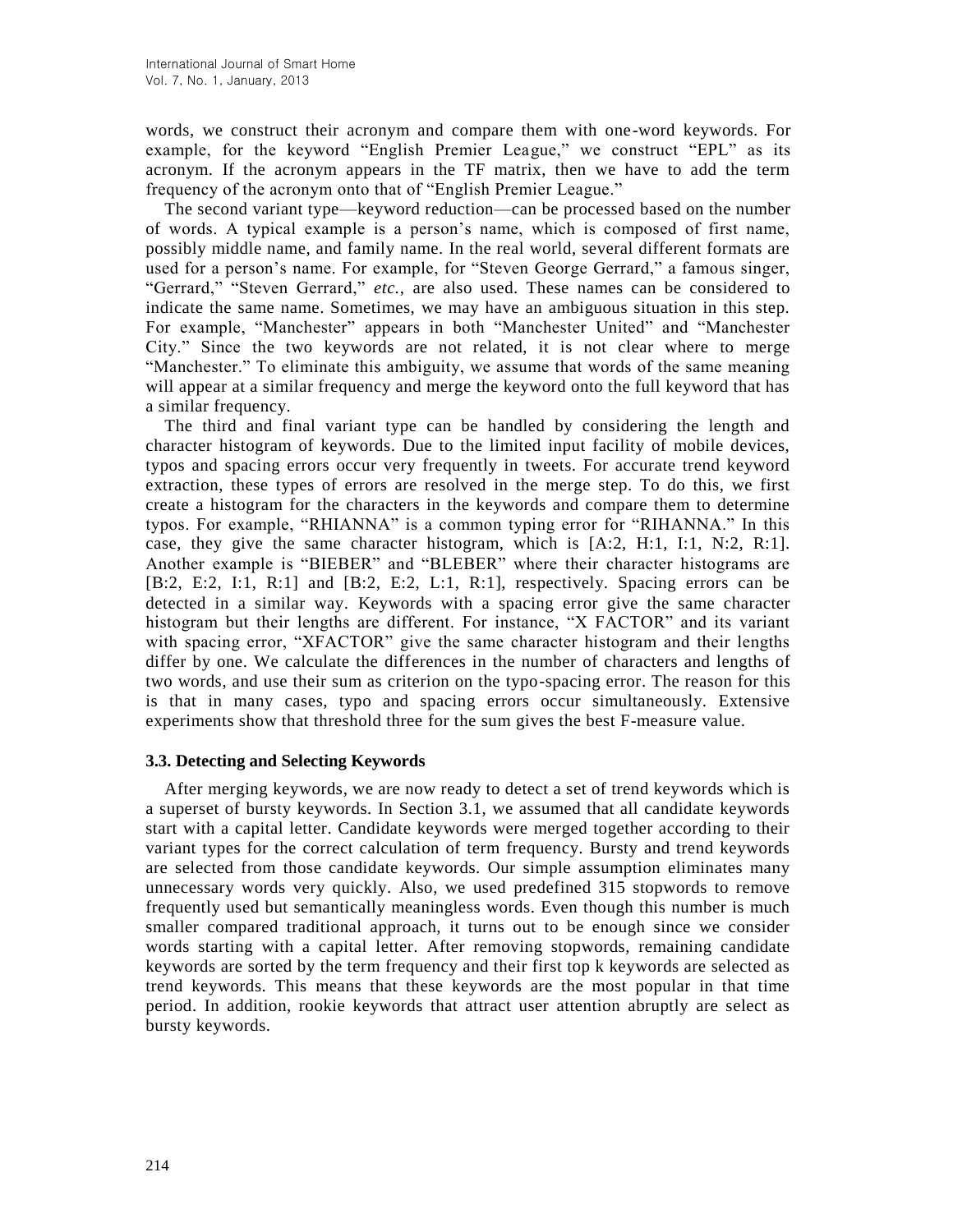To select the bursty keywords, we define a new metric called *busty ratio* as follows:.

$$
Ratio_{bursty}(K, t) = \frac{TF_K(t) - TF_K(t-1)}{TF_K(t)}
$$
\n<sup>(1)</sup>

Here, *K* is the target keyword, and  $TF_K(t)$  and  $TF_K(t-1)$  are the TF value of the keyword *K* on time *t* and *t* -1, respectively. Namely,  $Ratio_{bursty}(K, t)$  is the measure on the change of term frequencies on time *t* for the keyword *K*. For example, for a keyword *W*, if  $TF<sub>W</sub>(t)$  is 300 and  $TF<sub>W</sub>(t-1)$  is 270, then the busty ratio will be 0.1. In this paper, we consider trend keywords whose bursty ratio is greater than 0.5 as bursty keywords.

### **4. Results and Discussion**

We implemented a prototype system based on our scheme and conducted a variety of experiments to evaluate its performance. Our system was implemented using MathWorks MATLAB 2011b. The experiment was performed on a desktop PC with an Intel Core 2 Quad 2.67 GHz processor, 8 GB of RAM and the Windows 7 Enterprise operating system.

#### **4.1. Collecting Candidate Keywords**

In the first experiment, we measured how accurate our scheme was in selecting keywords from user tweets. For the comparison, we used 212 keywords from Google trends [\[6\]](#page-10-0) between 12/7/2012 and 1/6/2013. Among them, our scheme missed 17 keywords and detected remaining 195 keywords, which gives it a 92.0% accuracy rate. However, for nine of the missing keywords, our scheme still gave their partial keywords. Table 2 shows the 17 missing keywords.

**Table 2. Keywords Missing from the Google Trends Result**

| <b>Missing keywords</b>                                                                                                                                             |                                                                                                                  |  |  |  |  |  |  |  |
|---------------------------------------------------------------------------------------------------------------------------------------------------------------------|------------------------------------------------------------------------------------------------------------------|--|--|--|--|--|--|--|
| Alaska earthquake<br>Fiscal cliff deal<br>Fiscal cliff<br>2013<br>weather<br>after Christmas sales<br>Twas the Night Before Christmas<br>champs<br>End of the world | December 21 2012<br>12/21/12<br>2012<br>meteor shower<br>earthquake<br>12 12 12<br>right to work<br>Man of Steel |  |  |  |  |  |  |  |

Some of the keywords in the table start with a small letter or number. Even though our scheme missed such keywords, still the remaining keywords that start with a capital letter appeared in our result. For example, "Man of Steel" appeared as "Man" and "Steel." Moreover, for the keyword "Alaska earthquake," "Alaska" only appeared in our trend result.

### **4.2. Merging Keywords**

In this experiment, we measured how accurate our merge scheme is using 232,549 tweets from 1 am to 2 am on 1/4/2013. Table 3shows the result.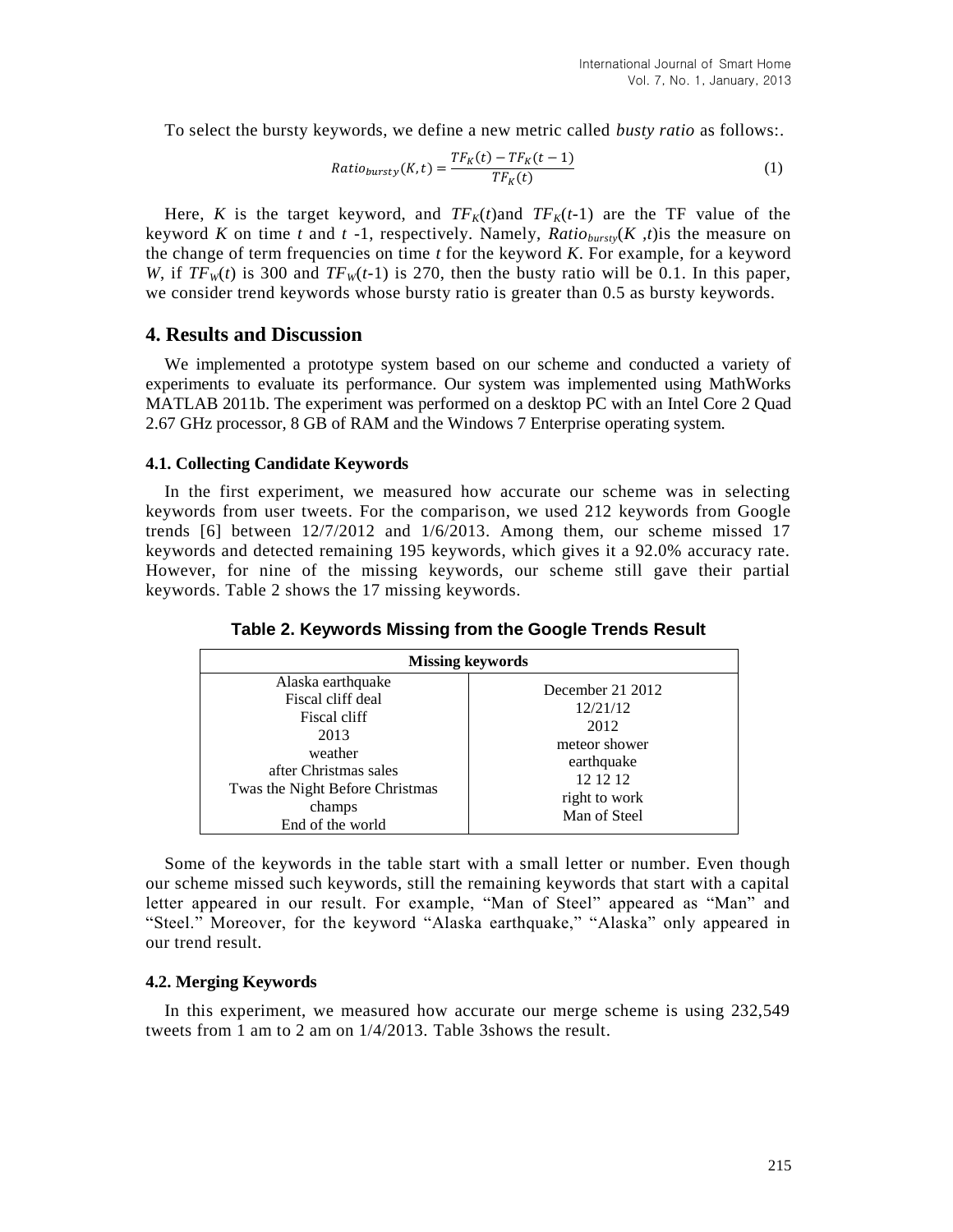| <b>Initial state</b> |                 |                                       | <b>After removing</b><br>stopwords |                          | <b>After handling</b><br>acronyms          |                     | <b>After handling</b><br>reduction         |                                                                           |                                   | <b>After handling</b><br>typo and spacing |                                       |                |                                       |  |
|----------------------|-----------------|---------------------------------------|------------------------------------|--------------------------|--------------------------------------------|---------------------|--------------------------------------------|---------------------------------------------------------------------------|-----------------------------------|-------------------------------------------|---------------------------------------|----------------|---------------------------------------|--|
| $\mathbf{1}$         |                 | <b>FACEBOOK</b>                       | $\mathbf{1}$                       |                          | <b>MILAN</b><br>$\mathbf{1}$<br>105        |                     |                                            | <b>MILAN</b>                                                              | $\mathbf{1}$                      |                                           | <b>KEVIN PRINCE</b><br><b>BOATENG</b> |                | <b>KEVIN PRINCE</b><br><b>BOATENG</b> |  |
|                      |                 | 157                                   |                                    |                          |                                            |                     |                                            | 105                                                                       |                                   |                                           | 133                                   |                | 183                                   |  |
| $\overline{c}$       |                 | <b>TWITTER</b>                        | $\overline{c}$                     |                          | <b>CHRISTMAS</b>                           | $\overline{c}$      |                                            | <b>CHRISTMAS</b>                                                          | $\overline{c}$                    |                                           | <b>AC MILAN</b>                       | $\overline{c}$ | <b>NEW YEAR</b>                       |  |
|                      | 115             |                                       |                                    |                          | 103                                        |                     |                                            | 103                                                                       |                                   |                                           | 126                                   |                | 127                                   |  |
| 3                    |                 | <b>MILAN</b>                          | 3                                  |                          | <b>NEW YEAR</b><br>3                       |                     |                                            | <b>NEW YEAR</b>                                                           | 3                                 | <b>JUSTIN BIEBER</b>                      |                                       | 3              | <b>AC MILAN</b>                       |  |
|                      |                 | 105                                   |                                    |                          | 98                                         |                     |                                            | 98                                                                        |                                   | 105                                       |                                       |                | 126                                   |  |
| $\overline{4}$       |                 | <b>CHRISTMAS</b>                      | $\overline{4}$                     |                          | <b>JUSTIN</b><br>$\overline{4}$            |                     |                                            | <b>KEVIN PRINCE</b><br><b>BOATENG</b>                                     | $\overline{4}$                    | <b>CHRISTMAS</b>                          |                                       | $\overline{4}$ | <b>JUSTIN BIEBER</b>                  |  |
|                      |                 | 103                                   |                                    |                          | 78                                         |                     | 90                                         |                                                                           |                                   | 103                                       |                                       |                | 105                                   |  |
| 5                    |                 | <b>NEY YEAR</b>                       | 5                                  |                          | <b>KEVIN PRINCE</b><br><b>BOATENG</b>      | 5                   |                                            | <b>JUSTIN</b>                                                             | 5                                 | <b>NEW YEAR</b>                           |                                       | 5              | <b>CHRISTMAS</b>                      |  |
|                      |                 | 98                                    |                                    |                          | 64                                         |                     |                                            | 78                                                                        |                                   |                                           | 98                                    |                | 103                                   |  |
| $\overline{7}$       |                 | <b>JUSTIN</b>                         | 19                                 |                          | <b>NEW YEARS</b><br>18                     |                     |                                            | <b>AMERICA</b>                                                            | 6                                 |                                           | <b>CRAIC</b>                          |                | <b>AMERICAN</b>                       |  |
|                      |                 | 78                                    |                                    |                          | 29                                         |                     |                                            | 29                                                                        |                                   |                                           | 50                                    |                | 62                                    |  |
| 10                   |                 | <b>KEVIN PRINCE</b><br><b>BOATENG</b> | 26                                 |                          | <b>JUSTIN BIEBER</b>                       | 18                  |                                            | <b>NEW YEARS</b>                                                          | $\overline{7}$                    |                                           | <b>KEVINPRINCE</b><br><b>BOATENG</b>  | $\overline{7}$ | <b>CRAIC</b>                          |  |
|                      | 64              |                                       |                                    |                          | 27                                         |                     |                                            | 29                                                                        |                                   |                                           | 50                                    |                | 50                                    |  |
| 38                   |                 | <b>NEW YEARS</b>                      |                                    |                          | <b>AC MILAN</b>                            | 26                  | <b>JUSTIN BIEBER</b>                       |                                                                           | 17                                | <b>AMERICAN</b>                           |                                       | $\mathbf{8}$   | <b>TAYLOR SWIFT</b>                   |  |
|                      | 29              |                                       | 28                                 |                          | 26                                         |                     |                                            | 27                                                                        |                                   | 33                                        |                                       |                | 48                                    |  |
| 48                   |                 | <b>JUSTIN BIEBER</b><br>27            |                                    |                          | <b>KPB</b>                                 | 28                  |                                            | <b>AC MILAN</b><br>22                                                     |                                   |                                           | <b>AMERICA</b>                        | $\overline{Q}$ | <b>SANDY HOOK</b>                     |  |
|                      |                 |                                       |                                    |                          | 26                                         |                     | 26<br><b>KEVINPRINCE</b><br><b>BOATENG</b> |                                                                           |                                   | 29                                        |                                       |                | 47                                    |  |
| 51                   |                 | <b>AC MILAN</b>                       | 38                                 |                          | <b>KEVINPRINCE</b><br><b>BOATENG</b><br>37 |                     |                                            |                                                                           | 22                                | <b>NEW YEARS</b>                          |                                       | 10             | <b>RAY LEWIS</b>                      |  |
|                      |                 | 26                                    |                                    |                          | 22                                         |                     | 22                                         |                                                                           |                                   |                                           | 29                                    |                | 46                                    |  |
|                      |                 | <b>Removing stopwords</b>             |                                    | <b>Handling acronyms</b> |                                            |                     |                                            | <b>Handlingreduction</b>                                                  |                                   | <b>Handling</b><br>typo and spacing       |                                       |                |                                       |  |
|                      |                 |                                       |                                    |                          |                                            |                     |                                            | <b>KEVIN PRINCE</b><br>BOATENG(90)<br>$+$<br><b>PRINCE</b><br>BOATENG(43) |                                   |                                           | NEW YEAR(98)<br>$\ddot{}$             |                |                                       |  |
|                      |                 |                                       |                                    |                          |                                            |                     |                                            |                                                                           |                                   | <b>NEW YEARS(29)</b>                      |                                       |                |                                       |  |
|                      | <b>FACEBOOK</b> |                                       |                                    |                          |                                            | <b>KEVIN PRINCE</b> |                                            | <b>KEVINPRINCE</b><br>BOATENG(22)                                         |                                   | <b>KEVIN PRINCE</b>                       |                                       |                |                                       |  |
|                      | <b>TWITTER</b>  |                                       |                                    |                          | BOATENG(64)<br>$\ddot{}$                   |                     |                                            | $+$<br>BOATENG(28)                                                        |                                   | BOATENG(133)<br>$\ddot{}$                 |                                       |                |                                       |  |
|                      |                 | $\cdots$                              |                                    |                          | KPB(26)                                    |                     | <b>JUSTIN BIEBER(27)</b>                   |                                                                           | <b>KEVINPRINCE</b><br>BOATENG(50) |                                           |                                       |                |                                       |  |
|                      |                 |                                       |                                    |                          |                                            |                     |                                            | $^{+}$<br>JUSTIN(78)                                                      |                                   |                                           |                                       |                |                                       |  |
|                      |                 |                                       |                                    |                          |                                            |                     |                                            |                                                                           | AC MILAN(26)                      |                                           | AMERICAN(33)                          |                |                                       |  |
|                      |                 |                                       |                                    |                          |                                            |                     |                                            |                                                                           | $^{+}$<br>MILAN(105)              |                                           | AMERICA(29)                           |                |                                       |  |

The upper part of the table shows top five trend keywords, and the middle part shows keywords that will eventually appear in the list of top five keywords. For each keyword, its rank and term frequency at each stage are shown on the left and at the bottom, respectively. Additionally, the lower part shows all the affected keywords with their rank at each merge step. As can be seen in the table, our scheme removes stopwords and handles all the word variants effectively. Hence, compared to naive trend keyword extraction based on the term frequency, our method shows much better result.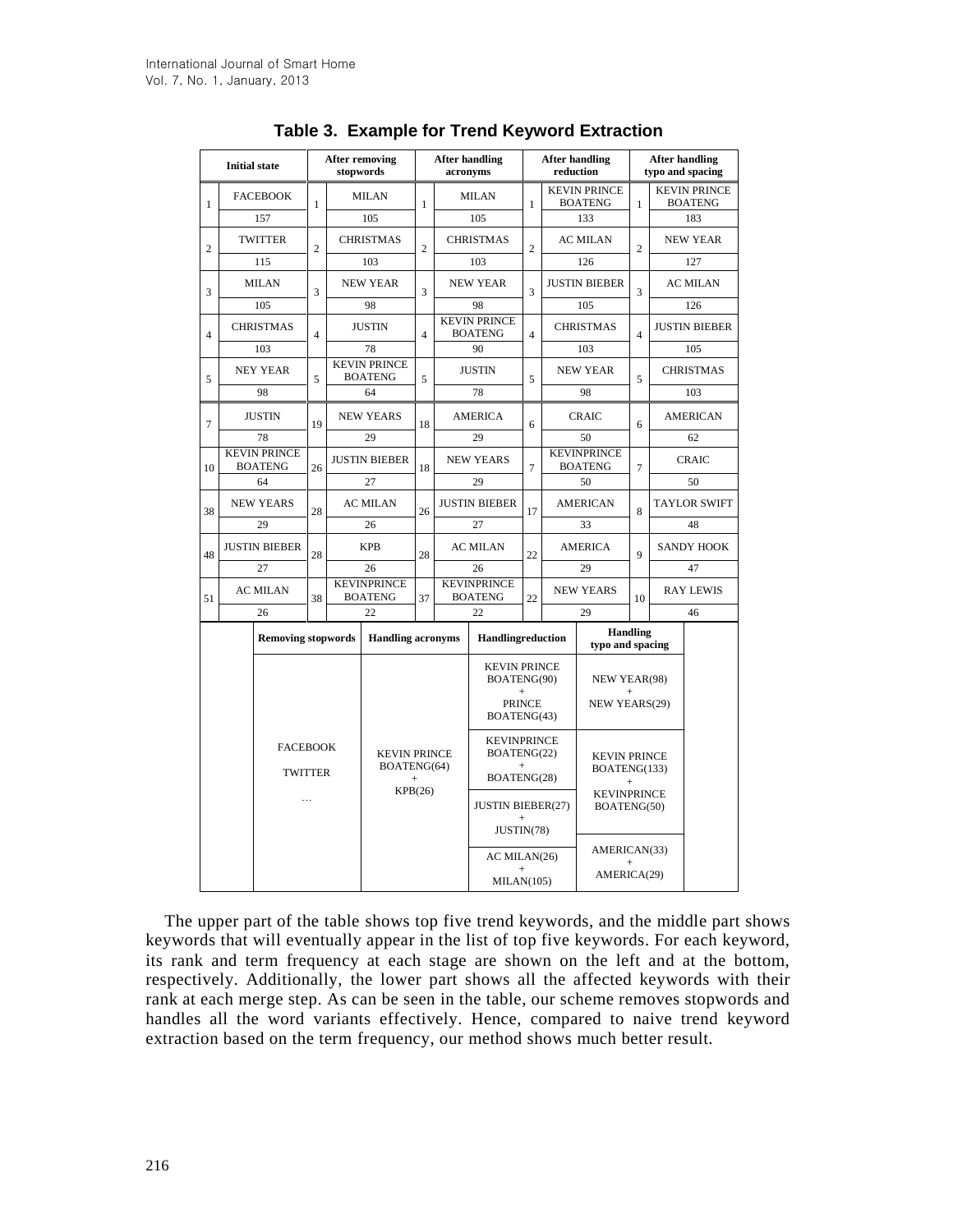#### **4.3. Typo-spacing Threshold**

The threshold for judging typo-spacing error in the keyword has a significant influence on the merge result. In this experiment, we measure the effect of different typo-spacing thresholds. We used 4,179,273 user tweets for this experiment.



<span id="page-8-0"></span>**Figure 3. Recall, Precision and F-measure for Various Typo-spacing Thresholds**

Figure 3 [Figure](#page-8-0)shows the recall, precision and F-measure of different thresholds. As we can see in the figure, the precision decreases as we increase the threshold. On the other hand, the recall increases as we increase thresholds. This is because with low typo-spacing thresholds, many keywords could not be merged even though they have to be merged. Empirically, the threshold value 3 gives the highest F-measure and hence we use it as typo-spacing threshold in this paper.

### **4.4. Selecting Bursty Keywords**

Figure 4 shows the temporal TF distribution of four sample keywords. According to the graph, "JUSTIN BIEBER" shows high term frequency all the time. So this keyword can be considered as a steady trend keyword. On the other hand, "DANIEL STURRIDGE" shows a sharp increase on 1/2/2013 12 pm in the term frequency. In this case, this term becomes a trend keyword and at the same time bursty keyword. In fact, "Daniel Sturridge" was announced to leave Chelsea to join Liverpool at that time. Soon, this keyword showed very low rank and eliminated from the trend keyword list. Using our scheme, we can easily see temporal trend of top keywords in terms of popularity.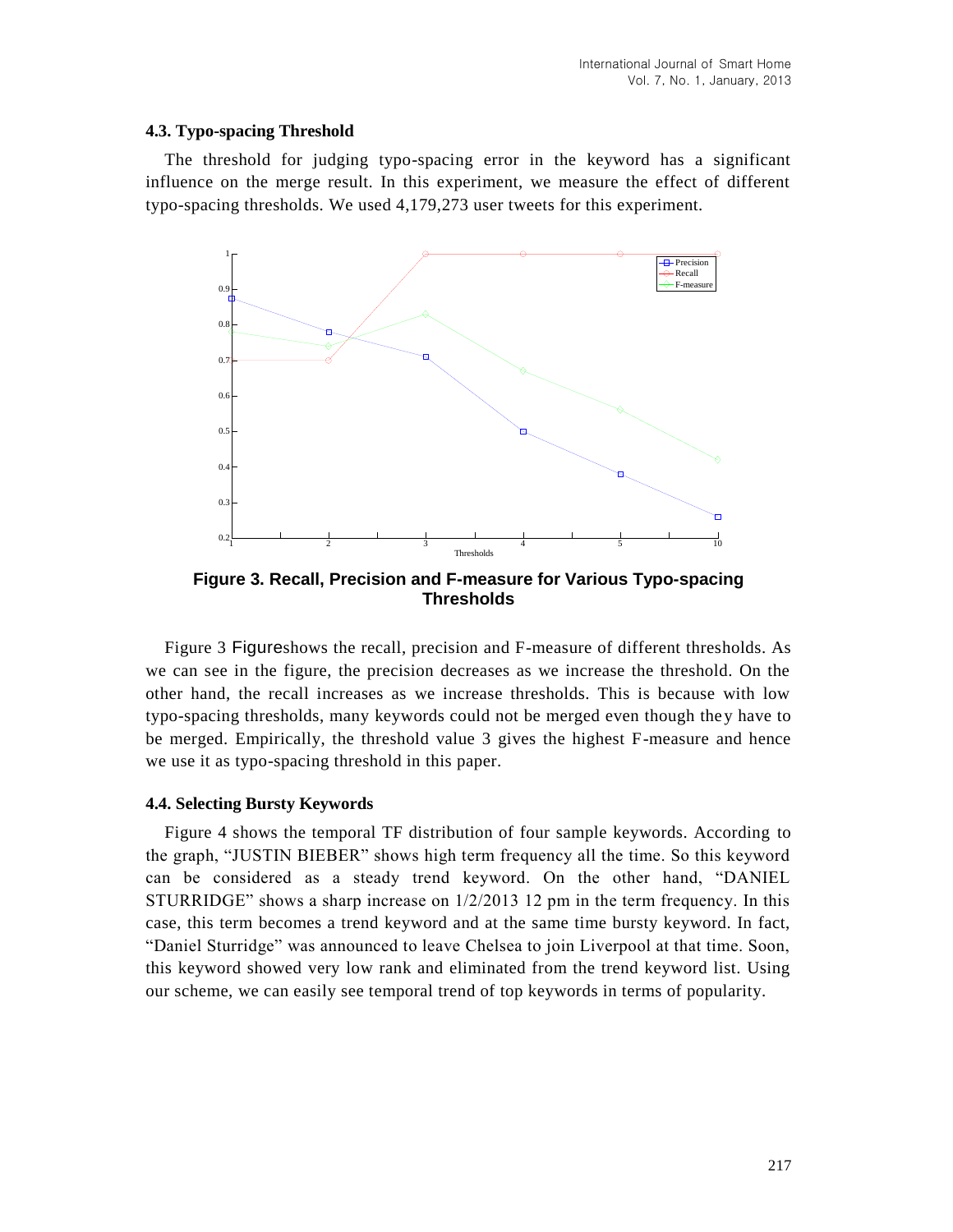

**Figure 4. Temporal TF Distribution of four Keywords**

# **5. Conclusion**

In this paper, we proposed a trend and bursty keyword detection scheme based on characteristics of Twitter stream data. Our scheme is very robust in that it can handle typical usages such as a variety of abbreviations and spacing and typing errors that occur very frequently when writing tweets on mobile devices. To do this, we first selected candidate keywords from collected user tweets by using simple syntactic feature–based filtering. Then, we performed several merge steps for word variants to calculate their term frequencies correctly. By analyzing temporal transition of their popularity, we can determine which trend keywords are bursty keywords. We implemented a prototype system and demonstrated via extensive experiments that our scheme can achieve satisfactory result.

### **Acknowledgements**

This research was supported by Basic Science Research Program through the National Research Foundation of Korea(NRF) funded by the Ministry of Education, Science and Technology(2012-0007202)and the MKE(Ministry of Knowledge Economy), Korea, under the ITRC(Information Technology Research Center) support program supervised by the NIPA(National IT Industry Promotion Agency) (NIPA-2013-H0301-12-3006).

### **References**

- [1] Twitter, http://en.wikipedia.org/wiki/Twitter.
- [2] D. M. Blei, A. Y. Ng and M. I. Jordan, "Latent dirichlet allocation", J. Mach. Learn. Res., vol. 3, **(2003)** March, pp. 993–1022.
- [3] D. Ramage, S. Dumais and D. Liebling, "Characterizing microblogs with topic models", in In Proceedings of the 4th International AAAI Conference on Weblogs and Social Media, **(2010)**, pp. 130–137.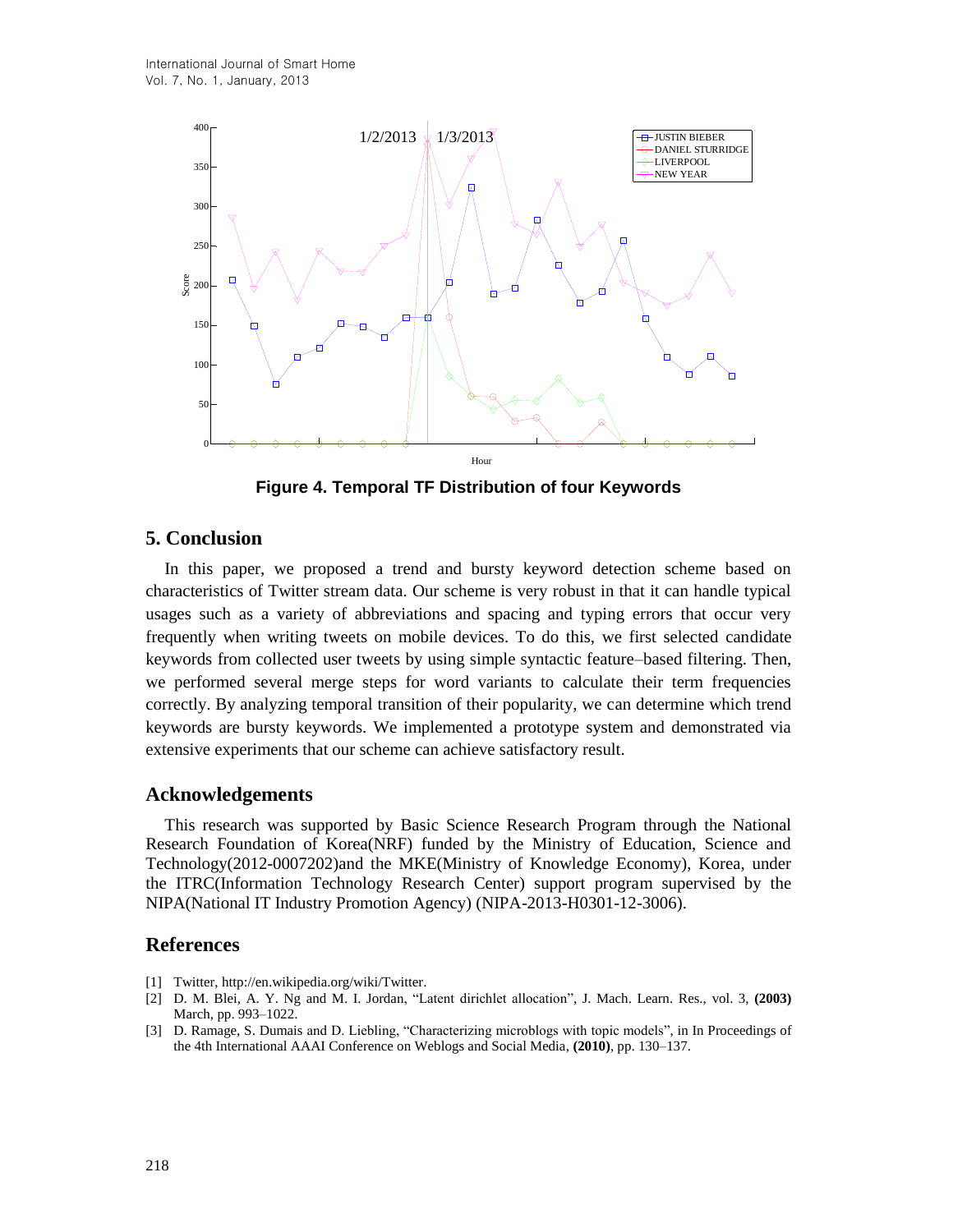- [4] G. Kumaran and J. Allan, "Text classification and named entities for new event detection", in Proceedings of the 27th annual international ACM SIGIR conference on Research and development in information retrieval, New York, NY, USA, **(2004)**, pp. 297–304.
- [5] H. Sayyadi, M. Hurst and A. Maykov, "Event detection and tracking in social streams", in In Proceedings of the International Conference on Weblogs and Social Media, **(2009)**.
- <span id="page-10-0"></span>[6] Google Trends, http://trends.google.com.
- [7] M. Mathioudakis and N. Koudas, "TwitterMonitor: trend detection over the twitter stream", in Proceedings of the 2010 ACM SIGMOD International Conference on Management of data, New York, NY, USA **(2010)**, pp. 1155–1158.
- [8] F. Alvanaki, M. Sebastian, K. Ramamritham and G. Weikum, "EnBlogue: emergent topic detection in web 2.0 streams", in Proceedings of the 2011 ACM SIGMOD International Conference on Management of data, New York, NY, USA **(2011)**, pp. 1271–1274.
- [9] F. Alvanaki, S. Michel, K. Ramamritham and G. Weikum, "See what's enBlogue: real-time emergent topic identification in social media", in Proceedings of the 15th International Conference on Extending Database Technology, New York, NY, USA **(2012)**, pp. 336–347.
- [10] F. Fang, N. Pervin, A. Datta, K. Dutta and D. VanderMeer, "Detecting Twitter Trends in Real-Time", Proceedings of the 21st Workshop on Information Technologies and System (WITS), **(2011)**.
- [11] Y. Du, Y. He, Y. Tian, Q. Chen and L. Lin, "Microblog bursty topic detection based on user relationship", in Information Technology and Artificial Intelligence Conference (ITAIC), 2011 6th IEEE Joint International, vol. 1, **(2011)**, pp. 260 –263.
- [12] J. Kleinberg, "Bursty and hierarchical structure in streams", presented at the KDD '02: Proceedings of the eighth ACM SIGKDD international conference on Knowledge discovery and data mining, **(2002)**, pp. 91–101.
- [13] M. Platakis, D. Kotsakos and D. Gunopulos, "Discovering hot topics in the blogosphere", Proceedings of the 18th Int. World Wide Web Conference, **(2009)**, pp. 1225–1226.
- [14] Y. Takahashi, T. Utsuro, M. Yoshioka, N. Kando, T. Fukuhara, H. Nakagawa and Y. Kiyota, "Applying a Burst Model to Detect Bursty Topics in a Topic Model", in Advances in Natural Language Processing, Springer Berlin Heidelberg, **(2012)**, pp. 239–249.
- [15] A. Vakali, M. Giatsoglou and S. Antaris, "Social networking trends and dynamics detection via a cloud-based framework design", in Proceedings of the 21st international conference companion on World Wide Web, New York, NY, USA **(2012)**, pp. 1213–1220.